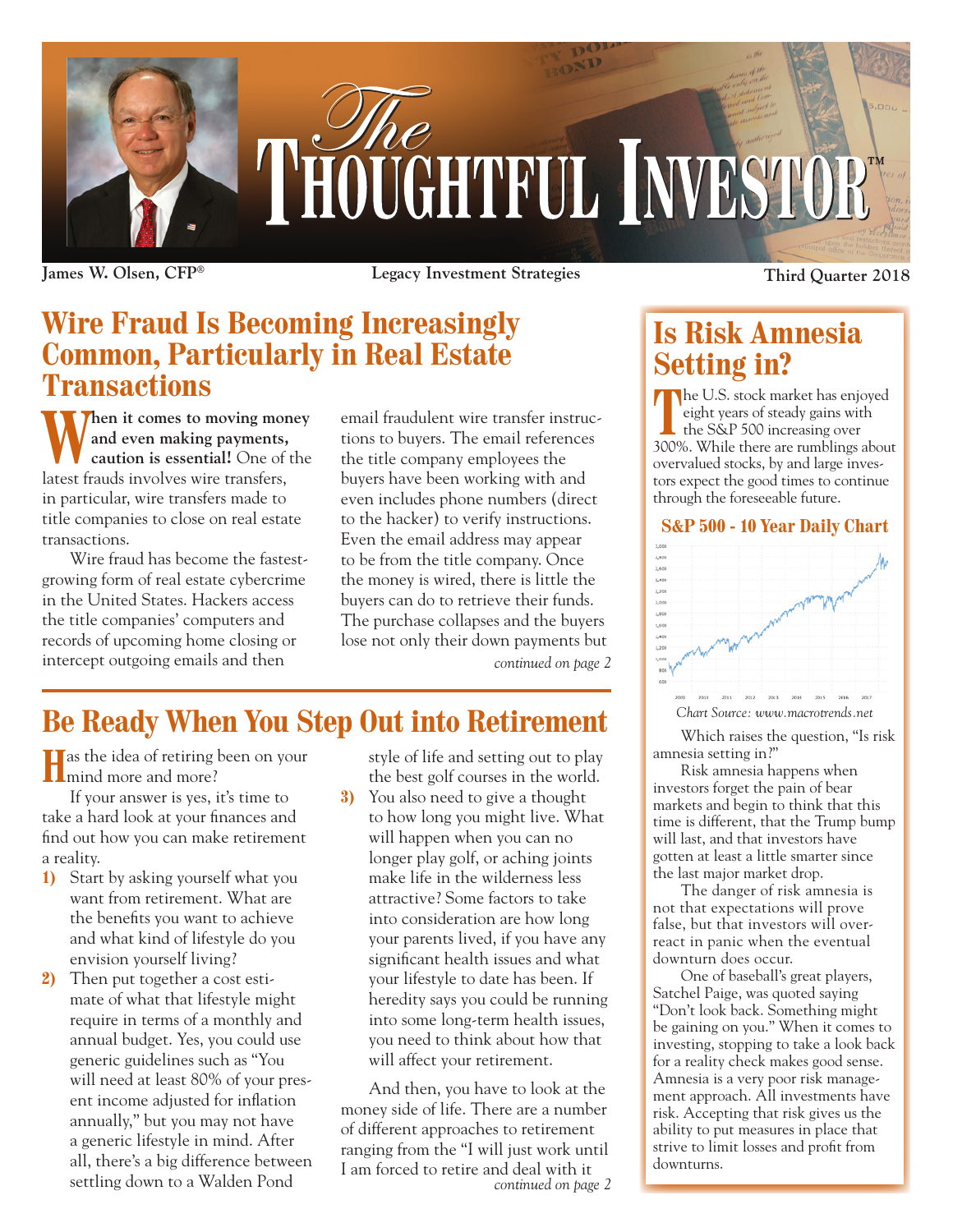#### **Wire Fraud Is Becoming Increasingly Common…** *continued from page 1*

also potentially earnest money and the upfront expenses they have incurred as part of the purchase.

Ironically, wiring money is often required in the home buying process because cashier's checks have become subject to fraud. Using a mobile banking app, unscrupulous buyers can re-deposit a check into their own accounts just before handing it over to the title officer. The title company may not be notified of the bad check for days or even weeks.

Given the title company requires a wire transfer, how do you protect yourself?

- **1.** Do not assume that the email you receive with instructions is legitimate. Call the title company — using phone numbers you have obtained in person or on verified paperwork — to verify that the wire instructions you've received are correct.
- **2.** Consult your real estate agent. They deal with the title companies

and closing requirements on a regular basis and may be able to arrange acceptance of a cashier's check or assure wire transfer instructions are correct. It is in their best interest that your real estate purchase is successful.

**IF YOU MAKE A FRAUDULENT WIRE TRANSFER**, in some cases, particularly, if the bank still holds the transfer amount, you can attempt to reverse it. If the money has transferred, it is gone. You have no recourse, no recovery options.

Businesses are also targets for wire fraud. A common tactic is to gain access to legitimate email communications and then mimic familiar business transactions. Individuals who use free, web-based email accounts — which are more susceptible to being hacked — for business transactions are more vulnerable to wire fraud. Telephone solicitations for payment via wire transfer should always be considered suspect.

General precautions to follow include:

- Verify changes in vendor payment location and confirm requests for transfer of funds.
- Obtain wire transfer instructions directly from the business and DO NOT assume email instructions are legitimate.
- Call a number you know is legitimate and confirm before making payments.
- Be suspicious of requests for secrecy or pressure to take action quickly.

Like it or not, YOU ARE A TARGET for increasingly sophisticated scammers and thieves. Protecting your money and your assets is up to you. Any time you are asked to make an instantaneous transfer of funds – whether through wire transfer, by providing your checking account information, a cashier's check or cash – the odds are very high that you are about to be scammed.

#### **Be Ready When You Step Out into Retirement** *continued from page 1*

from there," to planning and saving for 50 years to accumulate as much as humanely possible for retirement. Both approaches have some obvious flaws from the uncertainty of an unplanned retirement to potentially depriving one's self of fun, adventure and a good life only to end up leaving money to heirs without personally benefiting.

Although many people will resist retirement planning – perhaps fearing bad news – retiring without a plan is a lot like going on a road trip without a map. You could end up anywhere.

- **4)** Determine your possible sources of income. Retirement income may include Social Security income, pensions, workplace retirement savings, life insurance or annuities, potential home equity, investments and real assets you might sell, such as a second home.
- **5)** Consider the impact of paying off any long-term debt, such as



mortgages, car loans or credit card balances to keep your cash flow positive when you stop bringing home a paycheck.

**6)** If your sources of income don't cover the estimated cost of your retirement lifestyle, you don't have to give up your dreams, you just need to get more creative in how you achieve them. Golf course rangers, for example, receive playing privileges along with a paycheck. Becoming an usher could get you into the hottest Broadway shows. There are often ways to enjoy the life you want without taking the conventional path.

What happens if you can't make your projected retirement income fit your lifestyle goal? You have some options. One is to work a little longer, cutting your current expenses to the bone so you can save as much as you *continued on page 4*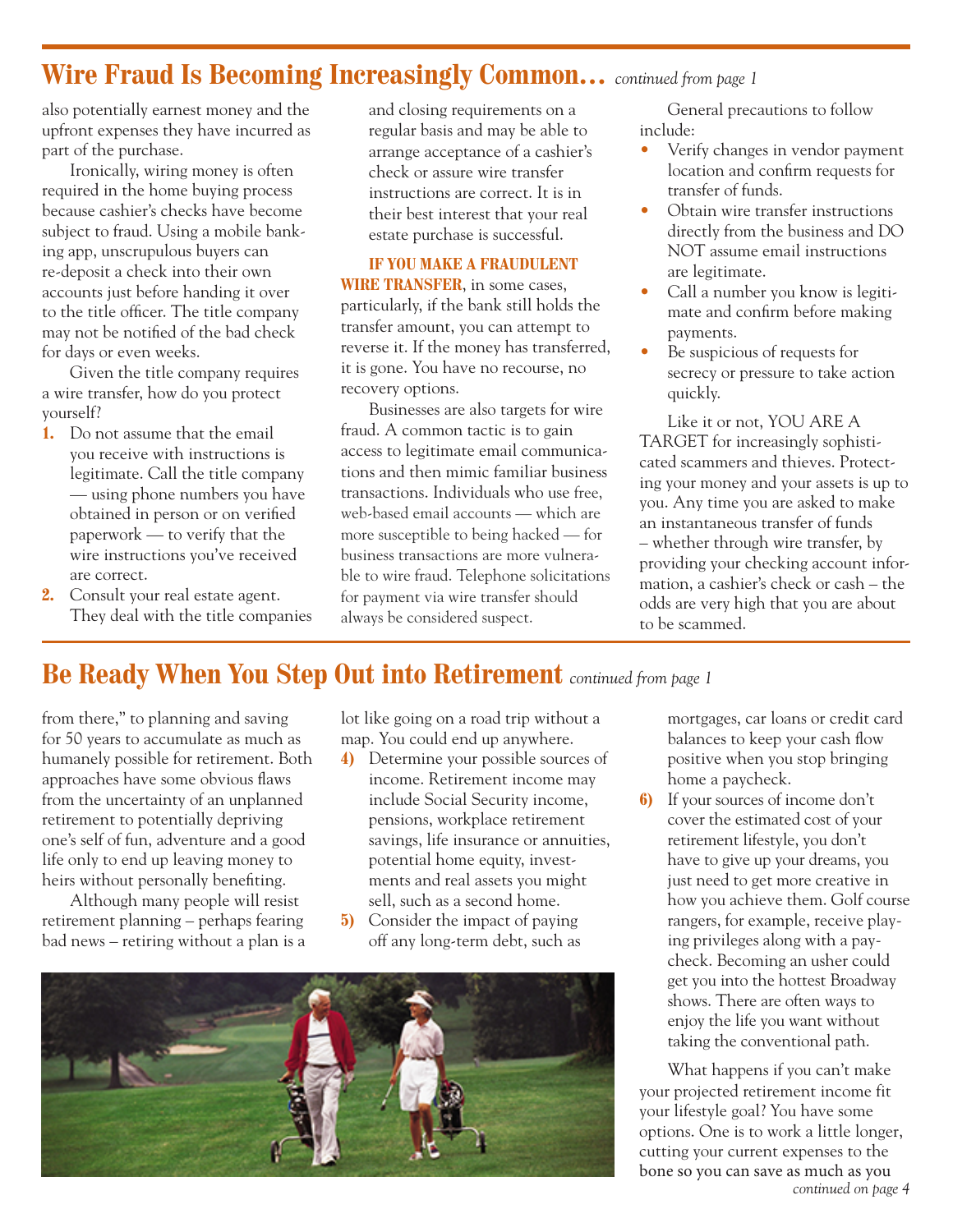# **Money Can Have an Outsized Impact on Your Health**

*"I know money can't buy me happiness, but I would like to give it a chance."*

The curious thing about money is that it doesn't seem to matter how much you have, you still worry about it. For most people, there is a touch (and sometimes a lot more than a touch) of irrationality as well as a lot of deep-seated emotions in our attitude toward money.

One result is that money is a leading source of stress for Americans, according to the American Psychological Association. And, once you start worrying about something that is emotionally charged, it sets off our "fight-or-flight" system – the heart races, pupils dilate, and the body releases stress hormones like adrenaline and cortisol. With no physical danger on which to use that overload, the resulting muscle tension and anxiety takes its toll on the body. Prolonged stress creates irritability, fatigue, and nervousness. Headaches, upset stomach, elevated blood pressure, chest pain, and problems sleeping often result. Research suggests that stress also can bring on or worsen certain symptoms or diseases.

It's easy to think that the more money you have the less you have to worry about and the less stress you will experience, but studies show that the amount of money you have or don't have or possibly owe, may influence *what* you worry about but it has little to do with your overall money stress level. Rather, it is how much you worry about money that predicts depression and health problems.

Money worries carry with them a lot of stigma and shame that make people try to hide their concerns. Instead, psychologists say it is better to seek social support and to talk out your worries. People are better able to cope with stress when they have someone they can talk with about their situation. While it's uncomfortable to talk about money, doing so can help you get information and make a plan to cope with your money worries. By

gaining a sense of control, you start to shut down stress responses.

If you are not ready to talk to others, clarify in your own mind what you are worried about. Keep a worry journal in which you write down everything you are worried about and possible solutions. You may have to make major changes to cope with your

worries, but those changes are a lot less life threatening than continuing with a stress overload.

Put together a plan with an advisor or your partner to manage your financial worries. Your first step may be to reduce your debt. Eliminating debt diminishes stress and anxiety

and gives you the freedom to do other things in your life.

If your financial worries stem from the way you think and interact with money, then the solution is not "just add more," but may require changing the way you think about money entirely.

Among the most common underappreciated realities of money are:

- You need less than you think. We are indoctrinated by advertising, social media and entertainment programs to be discontent with what we have and to imagine we can find long-term happiness if we just have the right product, look or convenience. Choosing to own less can be a great freedom.
- When you assume that more money will make you happy, you may overlook or neglect real sources of happiness.
- A larger paycheck will not improve your job satisfaction. If you don't enjoy what you do and the people you work with, money becomes a trap that increases

work-related stress.

Wealth has its own troubles. Fears of the wealthy include isolation, anxiety, being exploited, lacking true friendship, and doubting personal relationships. Money can cloud moral judgement, distort empathy, promote pride and arrogance, and become an addiction.



- The pursuit of money robs us of life. When money becomes the focus of every waking hour there is no time for friendship, family, appreciation of a beautiful day or the pleasure of physical activity.
- Boundaries create innovation. A financial boundary forms a helpful framework for life. It invites us to seek alternative pleasures, to find new ways to be happy, to create something uniquely ours.
- Experiences have more long-term value than possessions. The pleasure of good memories can last a lifetime while a new possession can quickly lose its novelty and value.
- Generosity reduces stress. Studies show generous people are happier, healthier, more admired, more satisfied with life, and have deeper relationships with others. Their lives are less stressful.

Money, at its core, is only a tool. Our challenge is to use it effectively and to prevent money from controlling our lives and damaging our health.